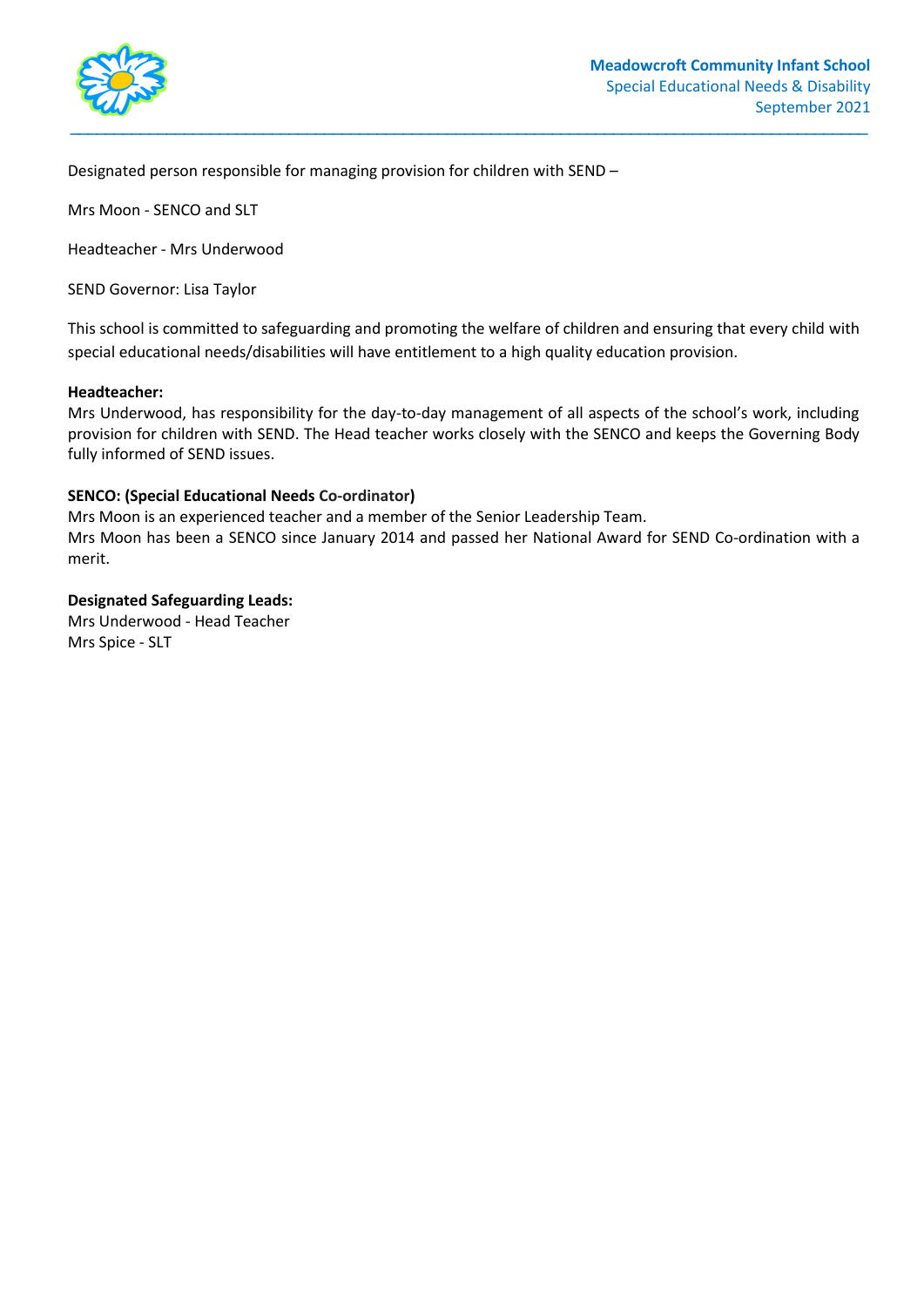At Meadowcroft Community Infant School the staff and governors value all children equally and aim to ensure that appropriate provision is made to meet the needs of every child. This policy was created by the SENCO in liaison with the SLT, all staff, governors and children with SEND (Special Educational Needs/Disabilities). This policy has been written with reference to the following guidance and documents;

- The SEND Code of Practice (July 2014)
- Section 69(2) & Part 3 of the Children & Families Act 2014
- Equality Act 2010: advice for schools DFE Feb 2013
- Regulation 51 & Schedule 1 of the Special Educational Needs and Disability regulations 2014
- The National Curriculum in England Key Stage 1 framework document Sept 2013
- Teachers Standards 2012

This policy also keeps with the aims of our school, our Teaching and Learning policy, our policy for Equal Opportunity and our accessibility policy.

### **Our Aims**

- Enable every child to experience success
- Promote individuality and a positive attitude
- Ensure that all children, whatever their special educational needs, receive appropriate educational provision through quality first teaching. We ensure that a broad and balanced curriculum that is relevant and differentiated, and that demonstrate cohesion and progression is delivered to our children
- Give children with SEND, equal opportunities to take part in all aspects of school life
- Identify, assess, plan, do and regularly review children's progress and needs
- Have close and effective partnership with parents/carers, school and outside agencies
- Provide appropriate provision for children with SEND and keep reviewing and evaluating interventions to ensure maximum impact

At Meadowcroft we are an inclusive and supportive infant school. We believe that every teacher is a teacher of every child including those with SEND. We have high expectations and are always aiming to raise the aspirations for all pupils with SEND. We focus on specific outcomes for the children to ensure they are making progress and achieve the best they can.

We ensure successful inclusion by active engagement and collaboratively working with parents, children and other professions in order to accurately identify plan and meet individual needs.

## **Identifying Special Educational Needs**

Children have Special Educational Needs if they have a significantly greater difficulty in learning than the majority of children of the same age; this is in line with the definition in the Special Educational Needs Code of Practice 2014. They may not access the learning or have a disability which prevents or hinders them from making use of educational facilities of a kind generally provided for children of the same age in school. The child's needs and requirements may fall broadly into at least one of four categories detailed in the SEND Code of Practice, 2014.

## **Communication and interaction**

 Specific learning difficulty (SpLD) Moderate learning difficulty (MLD) Severe learning difficulty (SLD) Profound and multiple learning difficulties (PMLD)

## **Cognition and learning**

 Behaviour, emotional and social difficulties (BESD) Speech, language and communication needs (SLCN)

- **Social, emotional and mental health difficulties**  Autistic Spectrum Disorder (ASD)
- **Sensory, and/or physical**  Visual Impairment (VI) Hearing Impairment (HI)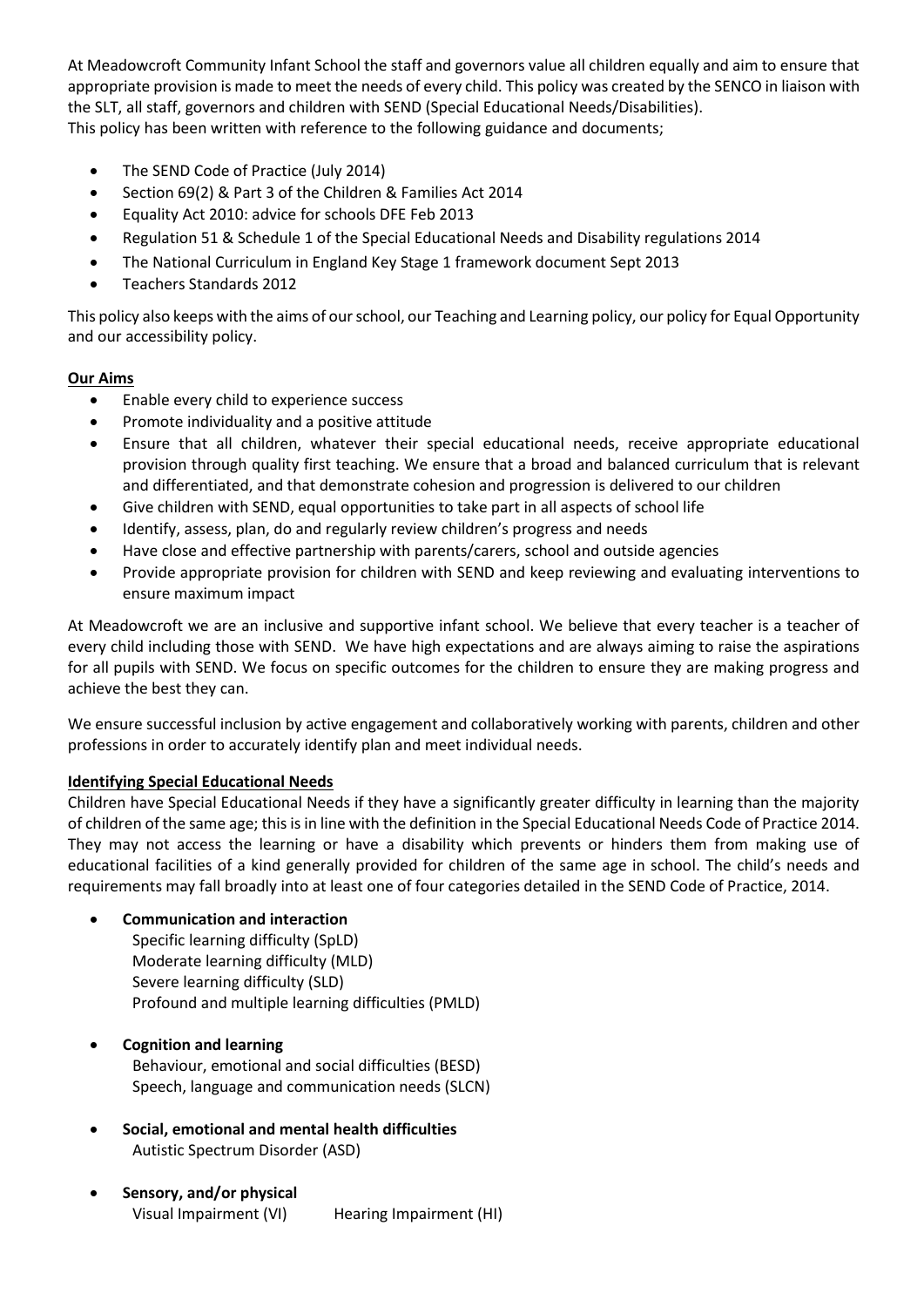We identify the needs by considering the needs of the whole child and not just the special educational need. Our purpose of identification is to work out the action the school needs to take, not to fit a pupil into a category.

### **Arrangements for SEND provision at Meadowcroft – The Cycle**

We consider the child's teacher's assessment of their learning, previous progress and attainment and their individual development in comparison to their peers and national data. We take into account parents views, the child's opinion, and where relevant advice from external specialist services such as, educational physiologists, speech and language therapists and occupational therapists. We use Pupil Progress meetings and Target Tracker to regularly update and review pupil assessments and decide next steps to ensure that all children are making good progress and securing good outcomes.

Our cycle ensures that there is a clear process to follow in responding to a child's need and overcoming the barriers to their learning.



**ASSESS -** The class teacher and SLT will analyse a pupil's needs before identifying a child as needing SEND support. A Pupil Page Profile will then be created.

**PLANNING** – We discuss the child's progress with their parents, as well as having a meeting with them if we decide to place their child on the SEND register and give them additional support. We will agree a pupil profile which will note key areas of difficulty, targets and interventions to address and what can be done at home to help them further.

**DO** – Class teachers ensure children receive quality first teaching in the classroom plus any additional support to address specific needs as agreed on their pupil profile. This may involve them working with teaching assistants or specialist staff. The class teacher will ensure the learning can be reinforced where it is appropriate in class.

**REVIEW** – Class teachers review a child's pupil profile formally on a half termly basis, evaluating the effectiveness of the support and interventions planned and discuss this with the parents. This review will be based on the progress towards the outcomes which have been agreed. Further discussion may take place informally with parents if necessary. Where necessary, this four stage cycle is repeated in order to continue to meet the needs of the child and best match support and interventions so that good progress and outcomes are achieved. This may include involvement of external agencies to give further support and guidance. In some cases, the school or parent in partnership may consider a request for an Education, Health and Care assessment. This will be fully discussed and will only be appropriate when a child continues not to make progress despite planned support

In school we use a range of assessment data to build a picture of the child's progress. Some examples are; relevant family/medical history, Foundation Stage Profiles, Teacher Assessments, Target Tracker, Screening Tests, SATs results, Teaching Assistant assessments, reading/spelling phonological awareness tests; behaviour observations recorded in a diary, etc. A range of diagnostic tests are also used as appropriate.

### **Time bonded SEND intervention**

As mentioned previously if pupils are not making expected progress the class teacher will consult with the SENCO and a short time-bonded specific intervention may be put in place to meet the needs of the pupil. Parents are informed of the decision to place the pupil on the intervention.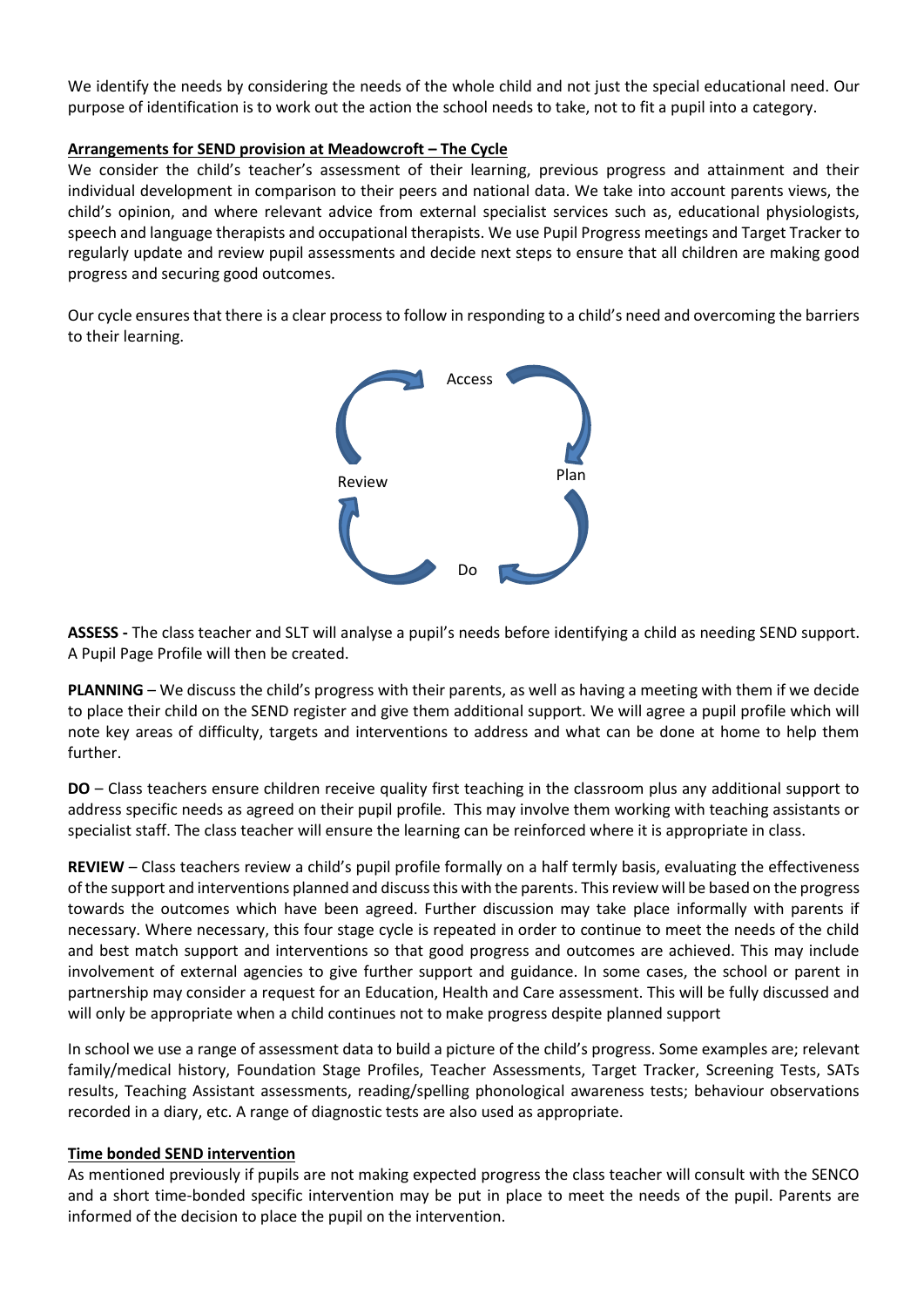## **SEND support register**

Pupils who fail to make adequate progress on the basis of accumulated evidence are placed on the Special Needs Register. Parents are always consulted before this decision is made. The information the school uses to decide whether a child should need to be placed on the SEND register may include:

- the fact the child is making little or no progress even when teaching approaches are targeted
- shows signs of difficulty in developing English and Mathematics skills which result in poor attainment in some curriculum areas
- evidence of persistent emotional or behavioural difficulties which are not improved by the behaviour management techniques typically employed in the school
- knowledge of physical or sensory problems which require intensive support and impact on progress made
- symptoms which indicate the pupil has communication and / or interaction difficulties which result in them making little or no progress

Parents are consulted and together with the child, Surrey's SEND Support Arrangements document will be complied. This is reviewed by the SENCO every half term.

Once a pupil is put on the SEND register we work with a range of external professionals, where appropriate, to ensure that every pupil experiences the highest quality of teaching and support. Again this is in consultation with parents.

The Surrey's SEND Support Arrangements document allows for close monitoring of progress towards short-term outcomes, agreed with pupil and parents/carers, which are reviewed formally every half term.

Following termly review it may be decided that the pupil has made and maintained significant progress and no longer requires intervention support. We would consider recommendations of professionals and views of parents before removing a child from the register. However, after removal, any child would continue to be monitored closely by the Class teacher and SENCO on a 'watch list,' at half termly reviews. We firmly believe that the majority of children's needs can be met within the classroom through quality first teaching.

The SENCO is responsible for updating and maintaining the SEND register.

## **Education, Health and Care Plan**

If a pupil is either not making expected progress or achieving at a considerably lower level than is within the national expectations for their age, a decision may be made to request formal assessment for an EHC Plan (Education Health Care Plan). This will always be done in consultation with the parent/carer. An application can usually only be made following two full cycles of Assess, Plan, Do, Review (mentioned earlier) covering at least two terms. There may be exceptions to this and an application may be made earlier.

Having gathered all relevant evidence on a pupil's progress, The Local Authority looks at the evidence and decides whether the extra support and funding is needed to help the child in school. The Education Health and Care Plan will describe the specific difficulties and set out objectives. It will also outline the provision for the support to achieve these objectives. We will endeavour to meet these objectives and ensure all staff working with the child is familiar with the Plan and its contents. The Plan is reviewed annually and a meeting is held, organised by the SENCO. The SENCO will invite the parents, the child (or include the child's views) as well as any outside agencies involved with the child in the past year.

## **Supporting pupils and families**

The Surrey Local Offer can be found on the Surrey Council website:

<https://www.surreylocaloffer.org.uk/kb5/surrey/localoffer/home.page>

This website will provide information on what is available in the area. Parents without internet access should contact the SENCO for support in finding the information they require. We also display SEND courses to parents on our Parent board.

We have an open door policy where parents are invited to come in and speak to the SENCO or class teacher should they have any concerns about the overall progress of their child.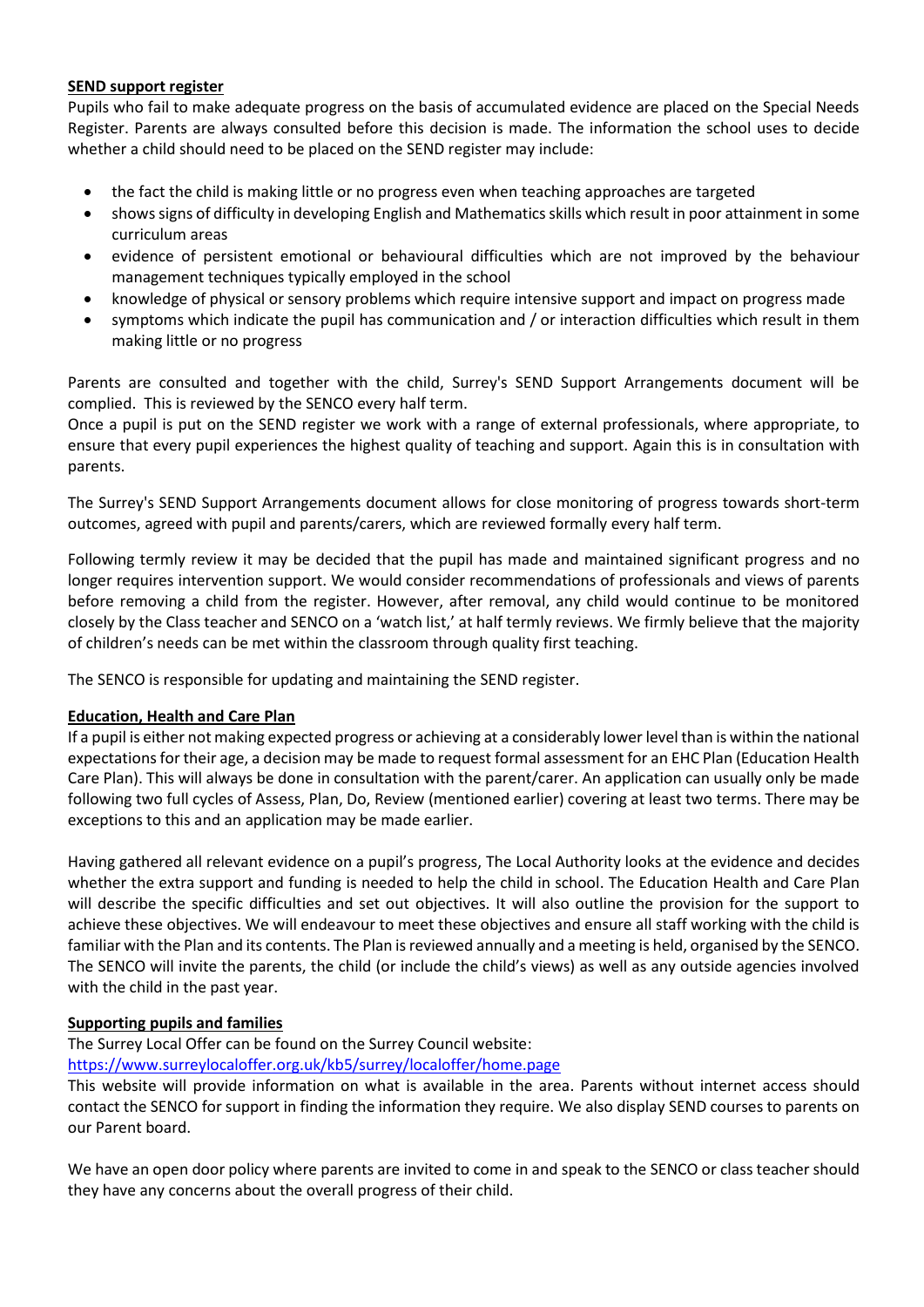Transition is recognised as extremely important and any pupils requiring additional support at this time are identified and planned for. Pupils are supported in transition; this may be internal transition between year groups for example, from Reception to KS1 or transition from other schools and also to new schools for example, Year 2 to Year 3. The SENCO is responsible for this with input from the relevant class teacher. Parents will be kept informed of the strategies used such as, early visits to a new school.

We have good links with our feeder pre-schools and junior schools. Our Reception team carry our home visits prior to them starting our school. Information will be gathered regarding any special needs, disabilities and necessary support to be put in place for their entry into school.

# **Supporting pupils with medical conditions**

We recognise that pupils at Meadowcroft with medical conditions should be supported so that they have full access to education, including school trips and physical education. These children will be issued with a Health Care Plan (HCP) where staff will have up to date information on that child's condition and any requirements they need in class or out on school trips. Some children with medical conditions may be disabled and where this is the case the school will comply with its duties under the Equality Act 2010.

Further details of how we support pupils with medical conditions can be found in our Medical Policy.

# **Monitoring and Evaluating of SEND children**

The monitoring and evaluating of provision is an ongoing process. The Head teacher carries out learning walks to ensure the curriculum is delivered through purposeful, exciting and differentiated activities. The SENCO also monitors the delivery of interventions to ensure they are appropriately targeting the needs of the children. The SENCO has a provision management tool to monitor the effectiveness and impact of interventions. Where children have not made expected progress, interventions will be reviewed and where appropriate changed.

The SENCO meets with the SEND Governor and she is involved in monitoring SEND within the school. Evaluation and monitoring arrangements enable us to continually review and seek to improve the provision for all pupils.

## **Training and resources**

Each school is allocated from the Local Authority (LA), funding which is to be specifically used to support the learning of children with SEND.

In order to maintain and develop the quality of teaching and provision to respond to the strengths and needs of all pupils, all staff are encouraged to undertake training and development.

All teachers and support staff undertake induction on taking up a post and this includes a meeting with the SENCO to explain the systems and structures in place around the school's SEND provision.

The school's SENCO regularly attends the LA and Cluster SENCO network meetings in order to keep up to date with local and national updates in SEND. Where a training need is identified beyond this we will find a provider who is able to deliver it. Training is ongoing and in response to identified needs.

# **Role of SENCO - (Special Educational Needs Co-ordinator)**

- To draw up an Action Plan, in line with the School Improvement Plan and the SEND Code of Practice, which promotes and champions a whole school approach to SEND
- To be responsible for the day to day implementation of the SEND policy
- To maintain and regularly update the SEND register
- To support teachers to write the Surrey SEND Support Arrangements document which outlines the provisions made by class teachers and pupils, to ensure they reach targets
- To monitor the progress of SEND pupils and to organise reviews, including Annual Reviews for those children with an Educational Health Care Plan (EHC)
- To liaise and dissimulate information of SEND teaching strategies to parents, teachers and TAs to ensure access to curriculum
- To oversee learning resources for SEND
- Together with the Head Teacher, the SEND governor and the bursar, manage the SEND budget
- Ensure records are kept up to date
- To provide staff with up to date training